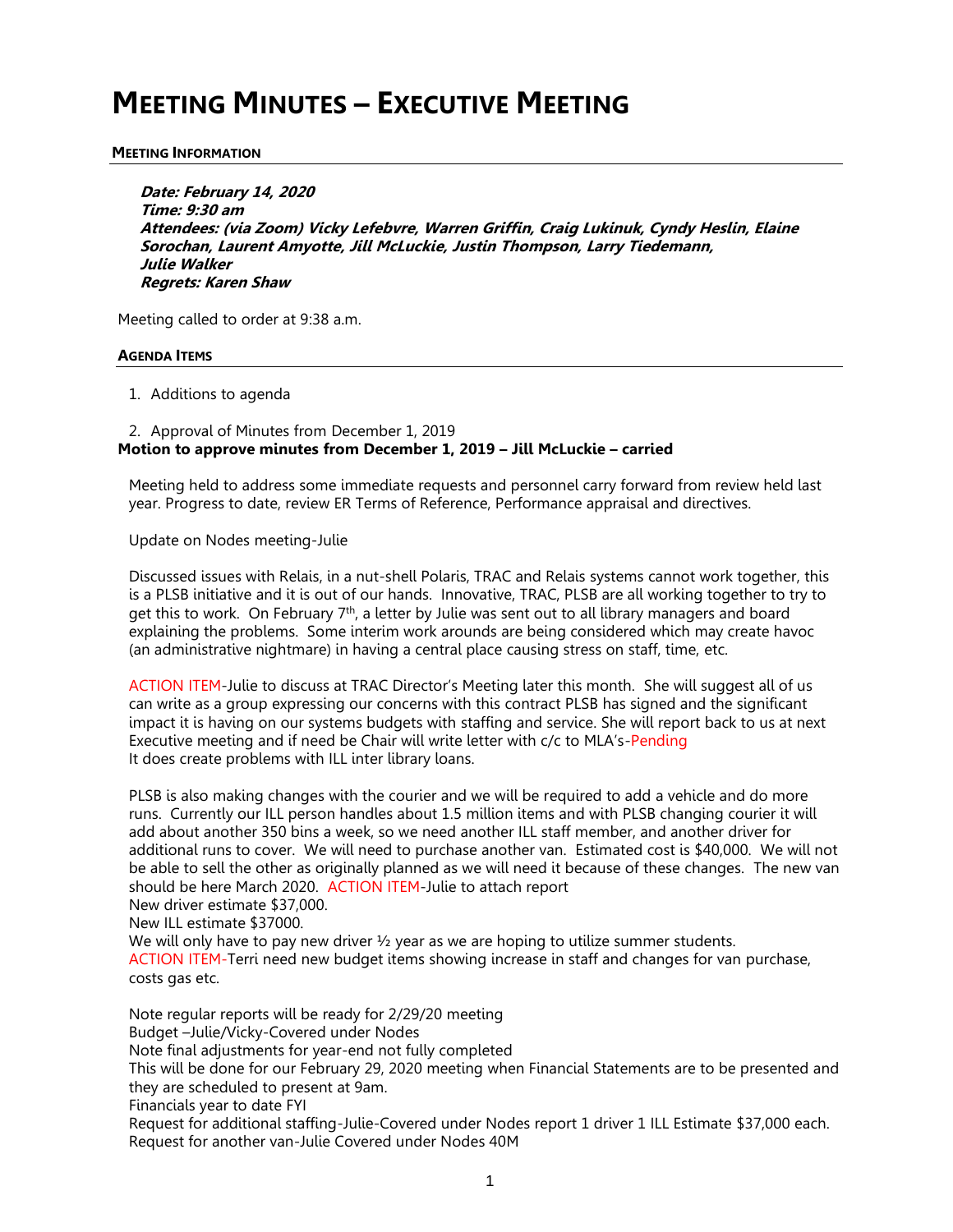Referral to policy – request to communication library manager-NLLS staff –Vicky. Warren will take care of this and have at next policy meeting Feb 21, 2020

Julie can provide examples of what has happened at a branch in closed session if required N/A Terms of Reference Executive Director-reviewed all OK with, just need to add reports from staff, management should reflect this will all be confidential. Elaine pointed it out this should be reflected. Warren taking this to policy meeting on Feb 21, 2020

Performance Review Executive Director-again Warren taking this to policy. These documents are all public and will be shared with our whole board for transparency. (Not the completed ED appraisal)

### Action Plan review:

Discussed future Professional development offered by Michelle Devlin. Vicky/Julie discussed moving forward with Fostering Respectful Workplaces Step 2 in conjunction with OHS policies to be developed by Michelle Devlin Company, as well as Step 3 Conflict Management. For these workshops we are trying to set up for some time during the first two weeks of April. These can be open for our board members and library managers. The policies drawn up by Michelle can be used by our libraries as well, as it is imperative our libraries are also following the OHS closely because of new laws. Everyone will benefit and this still falls within our budget. Michelle has offered a Not for Profit rate of ½ day \$2000 and \$2500.

## **Motion that all duties will be assigned back to the Executive director as the executive committee has fulfilled its mandate of staff review – Craig Lukinuk – carried**

HR component of Review- Michelle Company is \$200 an hour. All staff policies are being sent to her to put together a cost estimate on OHS staff policies, etc.

# **Motion to defer HR component of review until we get the pricing quote – Jill McLuckie – carried**

Once know we will have to adjust the budget accordingly. We will not be raising or changing anything just reallocating.

It was felt the \$200 an hour was reasonable as originally cost would be high until all set up then would just be the utilization of their services when our staff requires it and or issues come up.

Vicky to update general board on Feb 29<sup>th</sup>, 2020 ... Complete staff review done by an outside entity. Recommendations received and acted upon by Executive committee. Some professional development has already been completed, action items on OHS policies being worked on and other professional development and been scheduled for next year. OHS policies should be able to be shared amongst all libraries. HR consultant to be hired, rather than full time or part time staff member. All staff aware and updated on results and requirements. Board update on OHS policies.

Directives given to ED and staff

Requests for professional development-Julie, request for two ½ day workshops for LMC, Board and **Staff** 

IUG approved by Executive Committee

Action Plan request-Vicky

Agenda items –Feb 29, 2020

PD-Karen discussion on who should be developing/maintaining/etc.

Meeting dates need to be decided and booked at next Executive.

Elections for Zones need to notify 2 & 4 member at large? Warren confirmed May is when required. Should list those in the Zones 2&4? Vicky, Laurent, Justin, Jill and Elaine

Stephen info on budget discussion and motion (Note we had some discussion originally budget approved 2% levy September 2019 / 1.5% November 2019 motion approved / Discussion Barry review budget/) Warren to have ready to discuss if need be Feb 29<sup>th</sup> meeting.

HR component

Plan of Service-Julie

Wants to strike the Plan of Service Committee, and now PLSB making easier so we may only require 2 meetings.